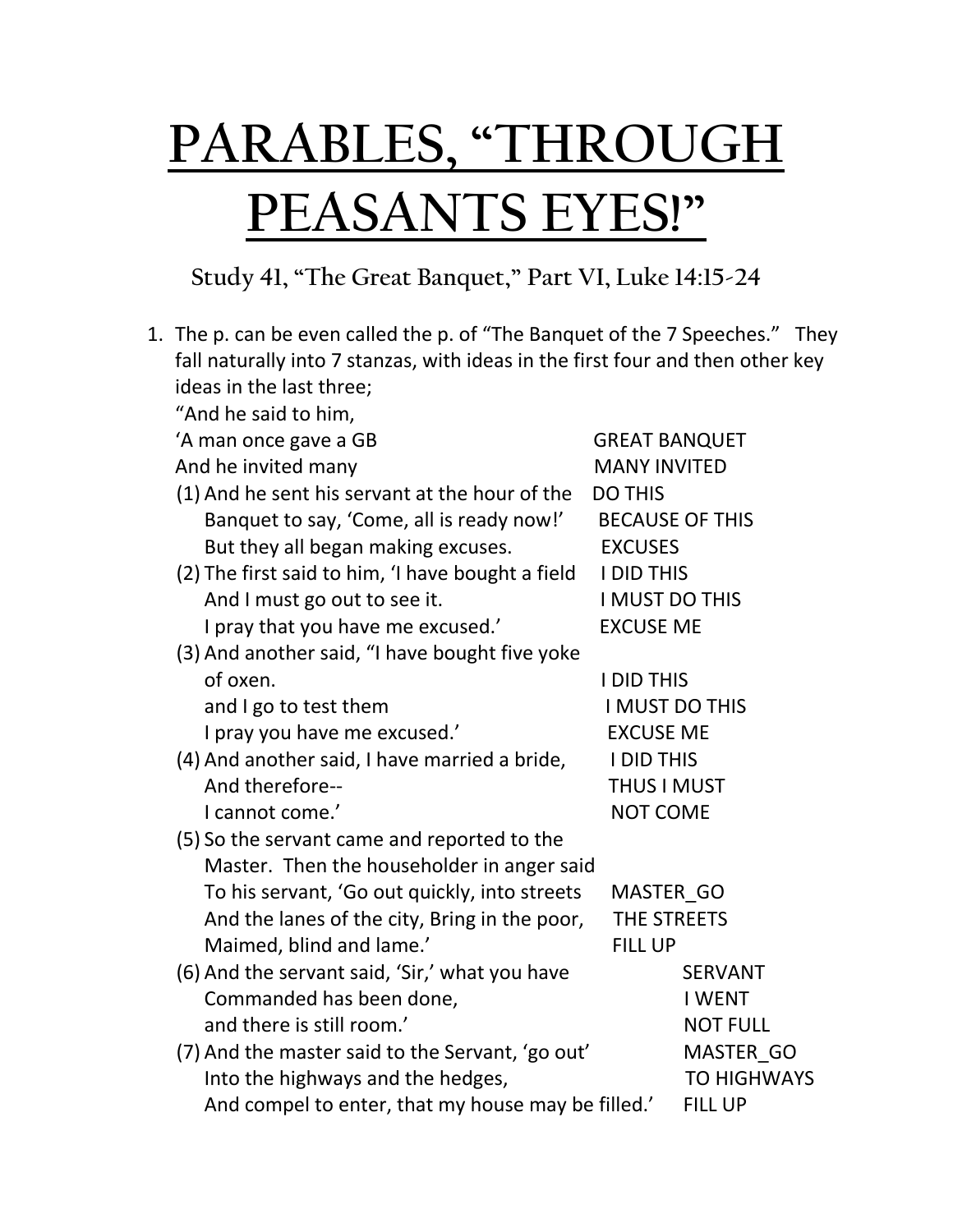For I tell you (plural) None of those men who were invited THOSE INVITED Shall taste my banquet MY BANQUET to enjoy it must come in. They cannot have the portions sent out for them to enjoy while they busy themselves with other things."

- 2. Jesus (He) did not carry out any major outreach to the gentiles. Indeed, the 12 were sent only to the lost within Israel (Matthew 10:5). Thus the details of the p. as it now stands precisely fit Jesus' own historical ministry. But is there other evidence in Luke or elsewhere of Jesus' interest in the gentiles?
- 3. Luke's interest in gentiles in unmistakable (Martin). Simeon declares Jesus to be a "light for revelation to the Gentiles," 2:32, The genealogy is traced to Adam, Luke 3:38 and not to Abraham, Matthew 1:2. The quotation from Isaiah 40:3-5, in Luke 3:6, includes the phrase, "and All flesh shall see the salvation of God." The Commission of the disciples at the end of Luke specifically mentions the gentiles, Luke 24:47. Our question thus becomes, is there direction set by Jesus Himself that this is reflected on, enlarged and fulfilled by the church? Or is all concern for the gentiles traceable only to the post-Easter situation.
- 4. The ministry of Jesus is clearly focused on "the lost sheep of the house of Israel," (Matt. 15:23). Johannes Blauw argued; The resurrection is a great turning. There is a centripetal force of mission (let the gentiles come in if they like, but do not go out to them), becomes a centrifugal force & The Church goes out to the gentiles with a message for all people. (Blauw).
- 5. Jeremias affirms the same position when he writes, "Jesus expressly rejected the idea that He was also sent to the Gentiles; His mission was confined to the lost sheep of the Israelite community." (Jeremias). He also sees the message of the OT as being always, "centripetal' The Gentiles will not be evangelized where they dwell; but will be summoned to the holy Mount by divine epiphany. Yet Blauw admits there are hints of the centrifugal force of the mission in the OT. Isaiah 42:4 reads, "He will not fail or be discouraged till he has established justice in the earth; and the coastlands wait for his law." The message among the famous Servant Songs of Isaiah, and clearly the servant in some sense is seen as going out to "establish justice in the earth."
- 6. In Isaiah 49:6, in another of the Servant Songs, the centrifugal force is more boldly stated: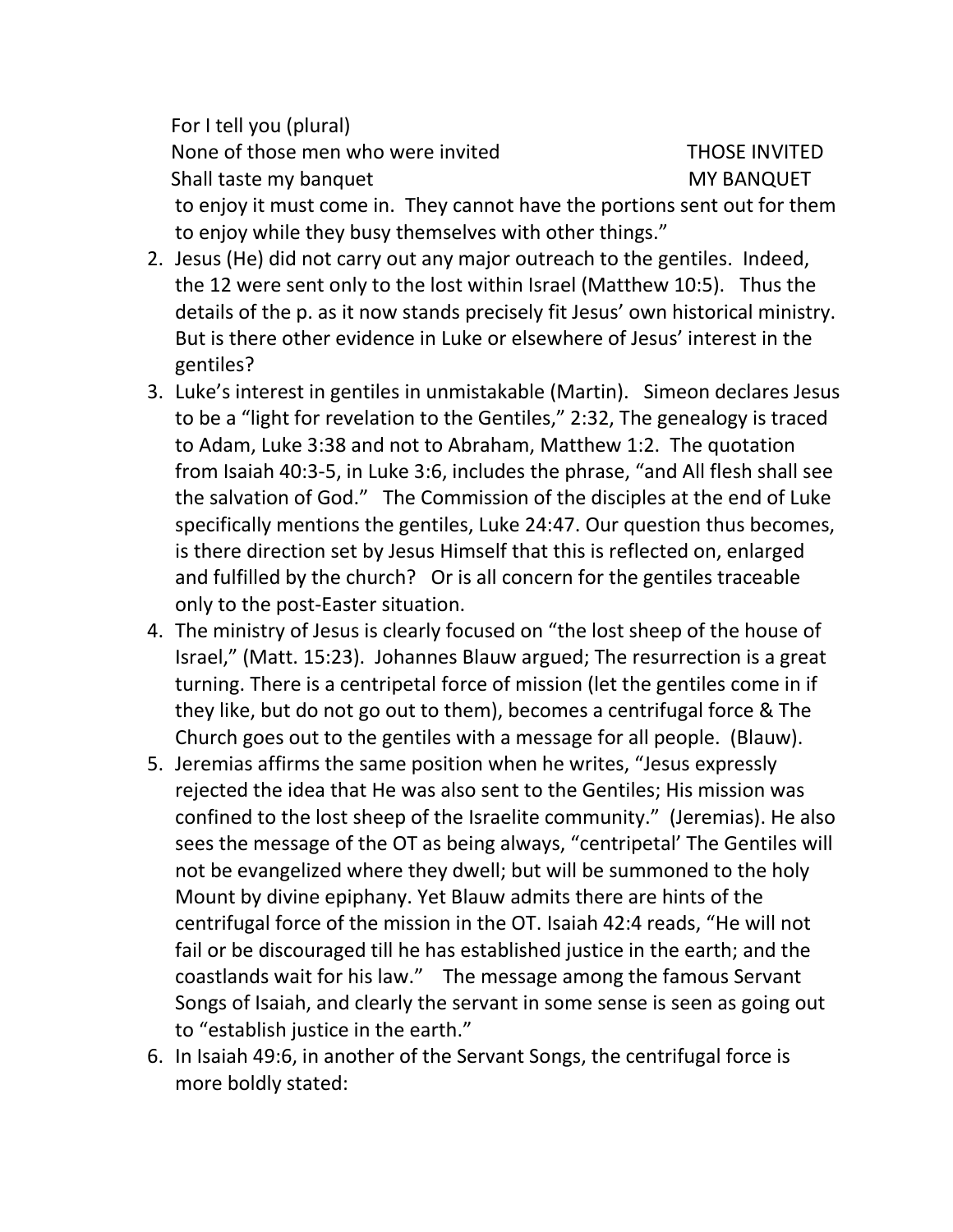| A. "And now the Lord says,                                       | THE LORD SAYS               |  |
|------------------------------------------------------------------|-----------------------------|--|
| Who formed me from the womb to be his servant,                   | <b>MY SERVANT</b>           |  |
| B To bring Jacob back to him                                     | <b>JACOB BROUGHT BACK</b>   |  |
| And Israel might be gathered to him,                             | ISRAEL-GATHERED             |  |
| C For I am <i>honored</i> in the eyes of the Lord,               | <b>HONORED</b>              |  |
| And my God has become my strength.                               | <b>MADE STRONG</b>          |  |
| B. He says:                                                      | <b>THE LORD SAYS</b>        |  |
| It is too light a thing that you should be my servant MY SERVANT |                             |  |
| B to raise up the tribes of Jacob                                | <b>JACOB-RAISED UP</b>      |  |
| And to restore the survivors of Israel:                          | ISRAEL-RESTORED             |  |
| C I will you as a light to the nations,                          | <b>LIGHT TO THE NATIONS</b> |  |

That my salvation may reach the *end of the earth*." SALVATION-END

- 7. We have seen parallelism in Isaiah. Through repeating couplets, the unique role of servant is highlighted. The first series, the servant is formed in the womb, (A) to restore Jacob/Israel (B) and is especially honored by God who has become his strength (C). The series of ideas is relatively traditional. But the second series contains a dramatic surprise. For we discover that it is too light a thing to be the servant of God (B) just for the restoration of Israel (BB), this He is given a light for the role of salvation to the ends for nations. (CC). The clear progression of the text clarifies the twofold role of the servant. He is formed/sent for the "lost sheep of Israel." But this is not enough for the greatness of the servant. He is strengthened and honored (CC) so that he becomes the light of salvation to the ends of the earth. Clearly the centrifugal force of mission set forth in the text. Thus we can say with (Blauw) that in the OT, the centrifugal force of mission is rare, but we see in in The Servant Songs of Isaiah, which are prominent in the NT.
- 8. Are there hints about the centrality of Jesus' mission to Gentiles in the Pre-Easter teachings of Jesus? We believe there are. The central package Is the famous inauguration scene in the synagogue at Nazareth where Jesus announces the beginning of His ministry, see Luke 4:14-30. That text quotes the OT Isaiah 61:1-2, but this time it's broken into seven idea units; 1 The *Spirit of the Lord* is upon me SPIRIT OF THE LORD

| 2 For He has sent me to preach to the poor                     | PREACH         |
|----------------------------------------------------------------|----------------|
| 3 He has sent me to proclaim to the captives-Freedom SEND OUT- |                |
|                                                                | <b>FREEDOM</b> |